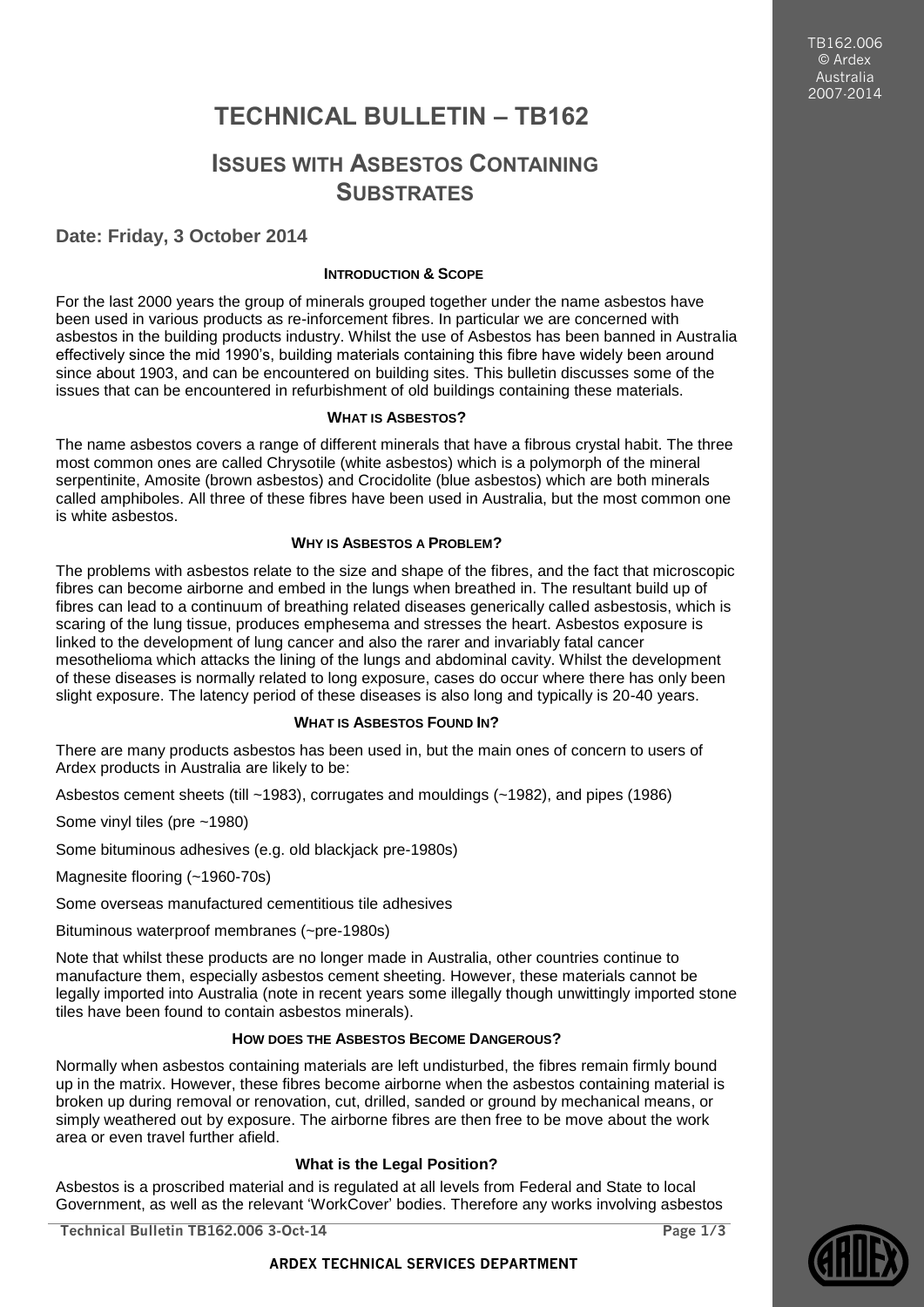containing materials have strict provisions for handling, protective equipment requirements and disposal of asbestos containing material. Removal is normally a specialist job undertaken by trained and licensed applicators.

Ardex therefore recommends that any activities requiring asbestos removal or works are referred to such licensed operators and are not the realms of home handymen or the untrained.

#### **ARE THERE ANY WORKAROUNDS THAT DO NOT INVOLVE REMOVAL?**

In some situations it is possible to leave the material in place and cover it, but in others removal is required. For government and institutional sites removal is normally the only option.

## **Examples of leaving material in place include**:

- Well bonded vinyl tiles containing asbestos can be cleaned down with stripping solution to remove sealers or waxes. *At all times the surface integrity must be maintained, all fibres contained in the surface, and wash liquids must be disposed of as contaminated wastes*. The can then be smoothed with Feather Finish or Feather Finish+P82 mix prior to vinyl coverings or carpet. It is also possible to use ceramic tile adhesives such as Abaflex or X56 over vinyl tiles (see TB080).
- Blackjack can be smoothed with Arditex but this is a last ditch option and carries risks of de-bonding and problems with applied carpet or vinyl adhesives.
- Asbestos cement sheeting such as corrugates can be sealed with a system comprising Ardex WPM256, WPM300 and WPM350 or WPM310 as the final finish (see TB137).
- Hard and well bonded cementitious tile adhesives residues may be left in place and smoothed prior to new floor coverings. This applies to both potentially asbestos containing adhesives and compressed asbestos cement floor sheets with adhesive on them. *However, this approach can carry the risk of the adhesive de-bonding under load at a latter time*.
- Sound tile beds on asbestos cement wall sheets or compressed asbestos cement floors may be successfully over-tiled with suitable adhesives such as Ardex Optima, STS8+Ardex E90, X56 or Abaflex (see TB117).
- Tiled shower recesses on compressed asbestos cement sheeting may be re-waterproofed and tiled over the old tiles, provided the surface is sound and there is not structural water damage (see TB122).
- Old bituminous asbestos containing membranes if generally sound, may be over-sheeted with a bonded new membrane, or covered with a bituminous modified screed and then remembraned.

#### **Examples where removal is really the only option**:

- **×** Badly bonded vinyl tiles and wet or loose bituminous adhesives.
- **×** The patterned thin compressed asbestos cement sheet used in bathrooms and toilets as walls known as 'Tilux' and coated with Zinc Silicate coatings, cannot be tiled successfully.
- **×** External façade compressed sheets 'painted' with Zinc Silicate based coating will not take paints or tiles.
- **×** Where magnesite has been used as a topping or sound deadening.
- **×** Wall sheets coated with water based paints which tend to by attacked by tile adhesives. Do not sand!
- **×** Whilst is it possible to bond some tile adhesive to properly prepared alkyd paints, this normally involves roughening the surface which is not acceptable in the case of asbestos cement.
- **×** Wall sheets coated with poorly bonded alkyd or water based coatings are unsuitable. Do not sand!
- **×** Damaged asbestos cement sheeting or corrugates.



**Technical Bulletin TB162.006 3 Oct. 14 Page 2/3**